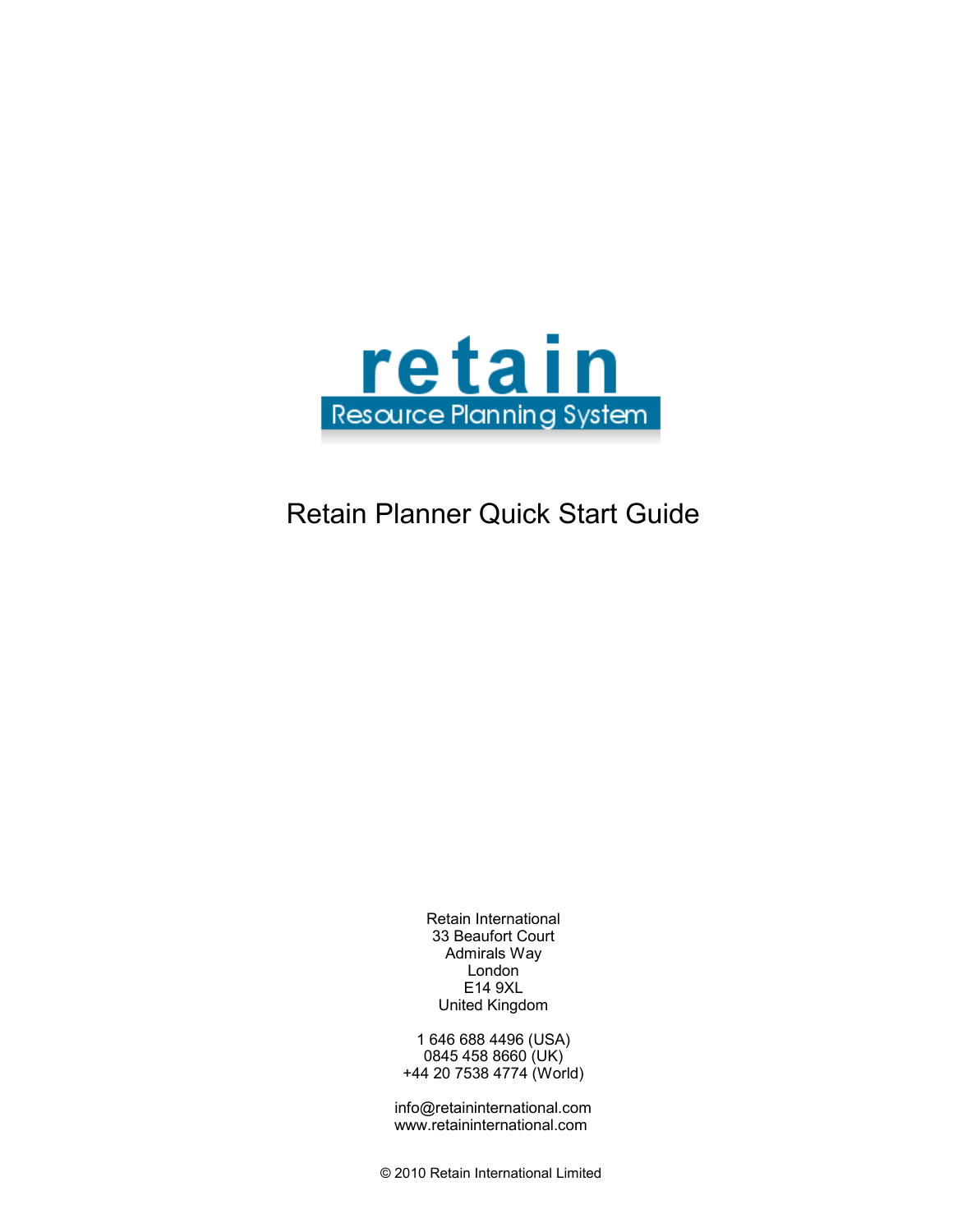## **Table of Contents**

| $\mathbf 1$             |  |
|-------------------------|--|
| 1.1                     |  |
| 1.2                     |  |
| 1.3                     |  |
| $\mathbf{2}$            |  |
| 2.1                     |  |
| 2.2                     |  |
| 3                       |  |
| 3.1                     |  |
| 3.2                     |  |
| 3.3                     |  |
| $\overline{\mathbf{4}}$ |  |
| 4.1                     |  |
| 4.2                     |  |
| 4.3                     |  |
| 5                       |  |
|                         |  |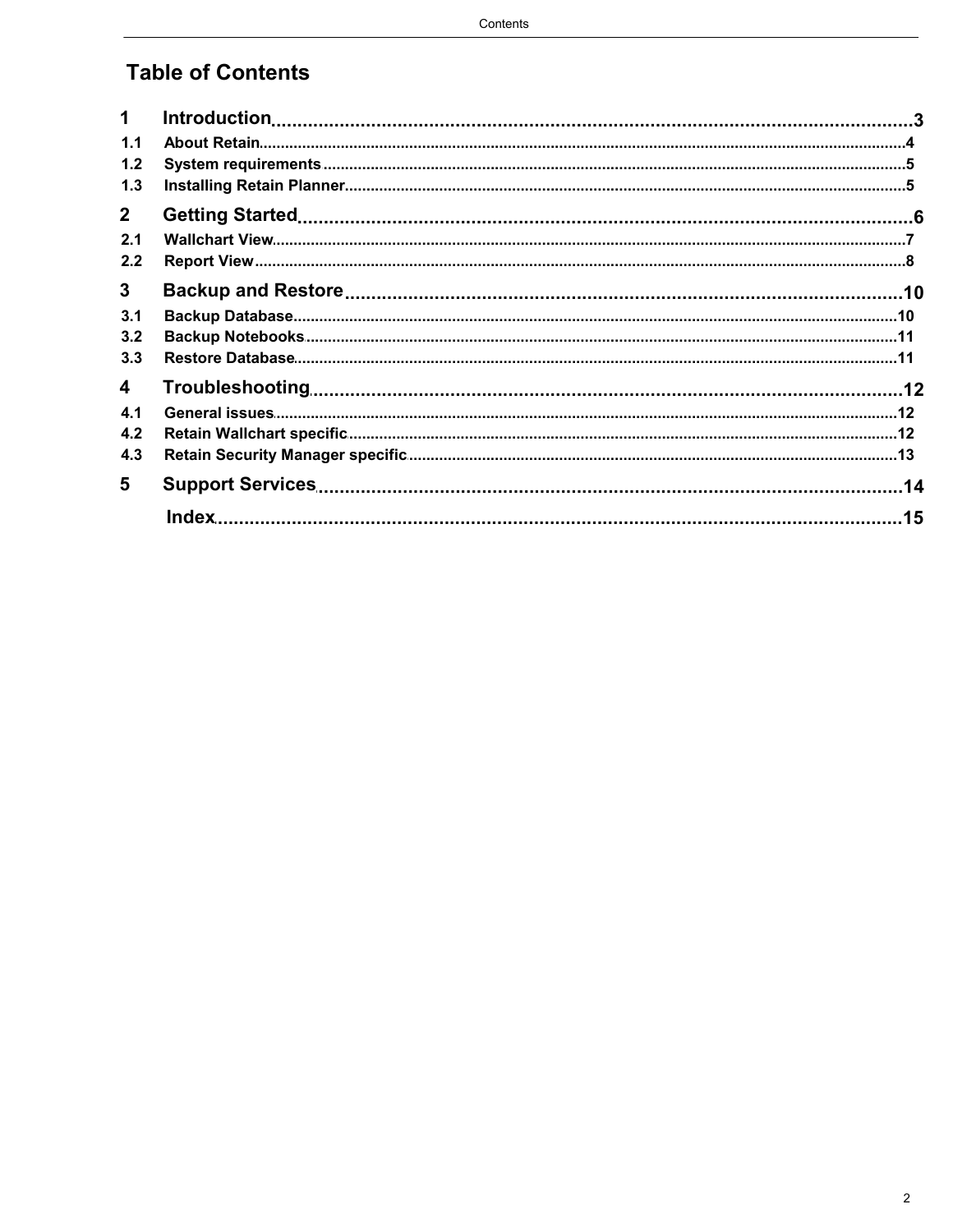### <span id="page-2-0"></span>**1 Introduction**



# Retain Planner Quick Start Guide

**Planner Edition**

[www.retaininternational.com](http://www.retaininternational.com)

© 2010 Retain International Limited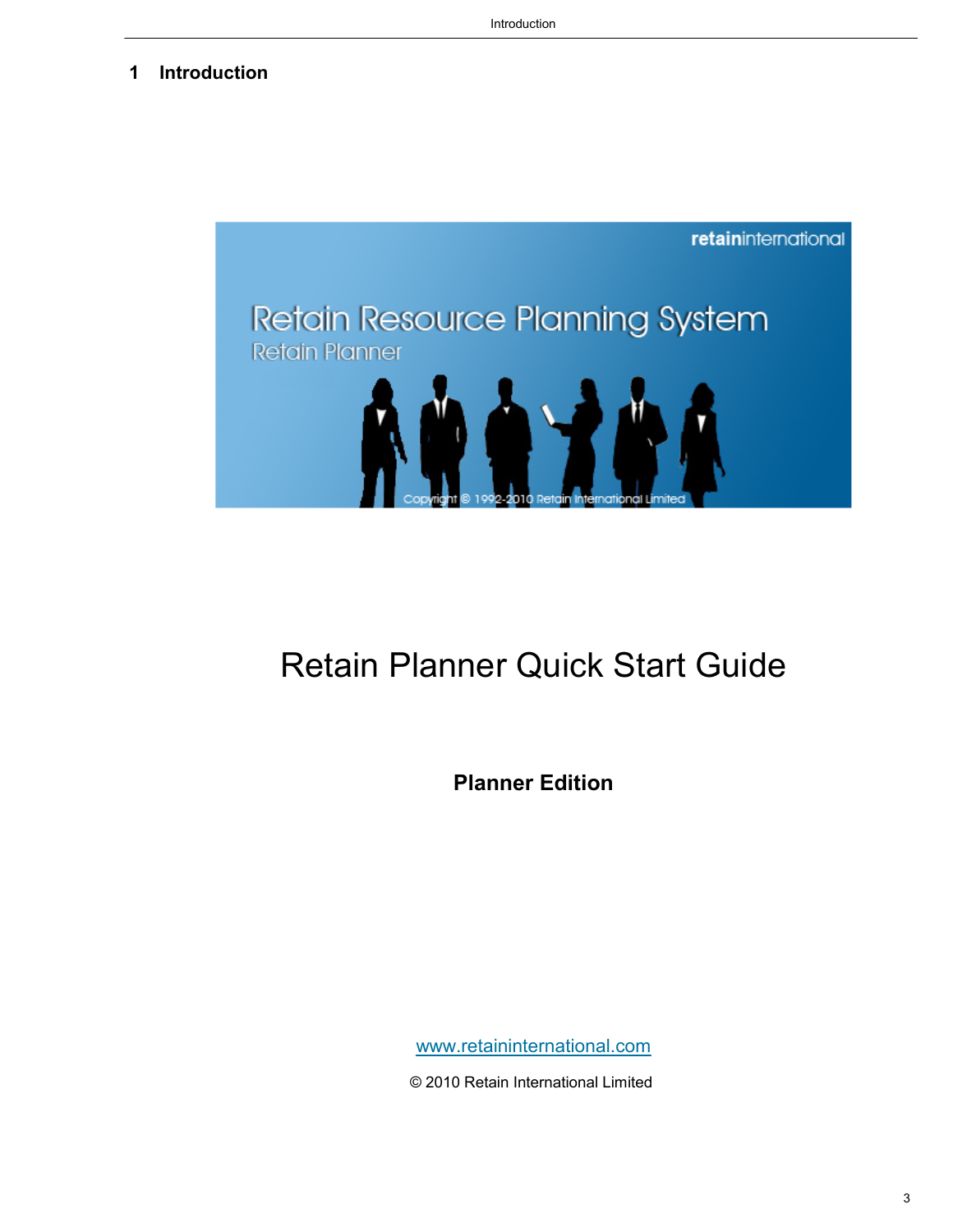### <span id="page-3-0"></span>**1.1 About Retain**

Retain Planner is a flexible planning tool for managing staff schedules through a user friendly graphical interface. It has been designed to resemble the manual 'wallchart' booking system but is much more versatile than any manual booking system.

Retain Planner provides a wide range of functionality relating to resource planning:

### **Wallchart view**

- Allocate resources to jobs using user-friendly graphical interface
- Modify bookings using drag & drop functionality
- Roll bookings forward, duplicate, copy and paste
- Rotate views to switch between viewing by resources or viewing by jobs
- Apply colours to highlight important data
- Visual indication of over-allocations and tentative bookings

### **Report view**

- Report on resources' Utilisation, Availability and other relevant information
- Compare planned versus budgeted time and revenue
- Use formatting options to highlight the important data in report
- Export report data to Microsoft Excel and other applications
- Multiple selection and sorting options allows you to filter out the necessary data

### **Extended Functionality**

- Corporate and Enterprise editions provide advanced functionality and are highly configurable
- Retain Web (available in several editions) allows you to make bookings and create reports online
- Microsoft Outlook and Lotus Notes calendar integration
- Retain Skills Module allows you to capture and manage resources' skills
- Booking Request module allows you to view and request bookings
- Enterprise Reports provides powerful reporting functionality for more complex reports
- Retain Time module allows you to manage the actual time spent on jobs

### **Flexible configuration & security (not available in the demo version)**

- Easy to use administration tool that allows you to manage user access and configure the software:
	- Control who has access to view/modify certain information
	- Define the fields you store against resources, jobs and other database entities
	- Create charge rates for resources and jobs
	- Password protect your editing rights with the Edit Mode lock

For more information contact [Retain International.](#page-13-0)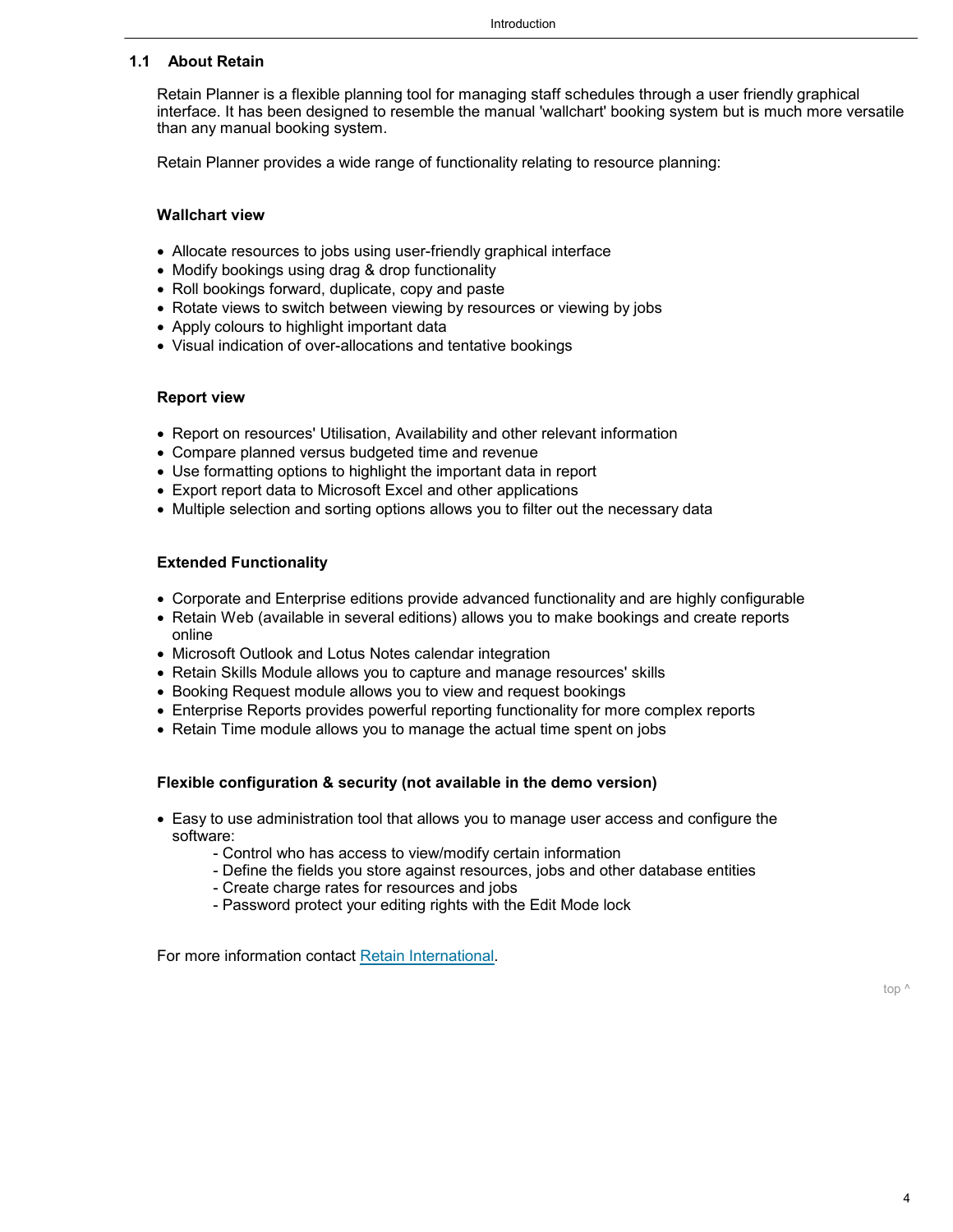### <span id="page-4-0"></span>**1.2 System requirements**

### **Supported Operating System platforms:**

- Windows 7
- Windows Vista
- Windows XP Professional
- Windows Server 2003, 2008

### **Minimum system requirements:**

- Processor running at 500 MHz or better
- At least 512 MB of RAM
- 100 MB free hard disk space
- XGA (1,024 x 768) or higher resolution monitor
- Mouse or other Windows pointing device

[top ^](#page-4-0)

### <span id="page-4-1"></span>**1.3 Installing Retain Planner**

To install Retain Planner:

- 1. Confirm that your machine meets the minimum [system requirements.](#page-4-0)
- 2. Copy *RetainPlanner5-1DemoSetup.exe* to a temporary location on your machine.
- 3. Run *RetainPlanner5-1DemoSetup.exe* and follow the on-screen instructions to complete the setup.

**Note:** Do not replace an existing version of Retain using this demo installation. Please [contact us](#page-13-0) if you would like to upgrade your existing version.

After the installation, you will see shortcuts created in the Windows 'Start' menu for 'Retain Planner 5'.

4. Run Retain Planner by ticking the **'Run Retain Planner 5 now'** checkbox and pressing 'Finish'.

Alternatively, start Retain Planner manually by going to **Start-> Programs-> Retain Planner 5-> Retain Planner**. See the [Getting Started](#page-5-0) section for more information.

**Note:** Retain Server will be started automatically. Be aware that the initial startup may take a few seconds. If Windows firewall prompts you to set the blocking status, click on **'Unblock'.**

Retain Planner is the main client application for scheduling resources against jobs.

Retain Server is a server application that interacts between Retain Planner and the database file ('Retain.fdb' ). This database file stores all the data used by Retain such as resources, jobs and bookings. It is the most important file in the Retain setup and should be [backed up](#page-9-0) regularly.

[top ^](#page-4-1)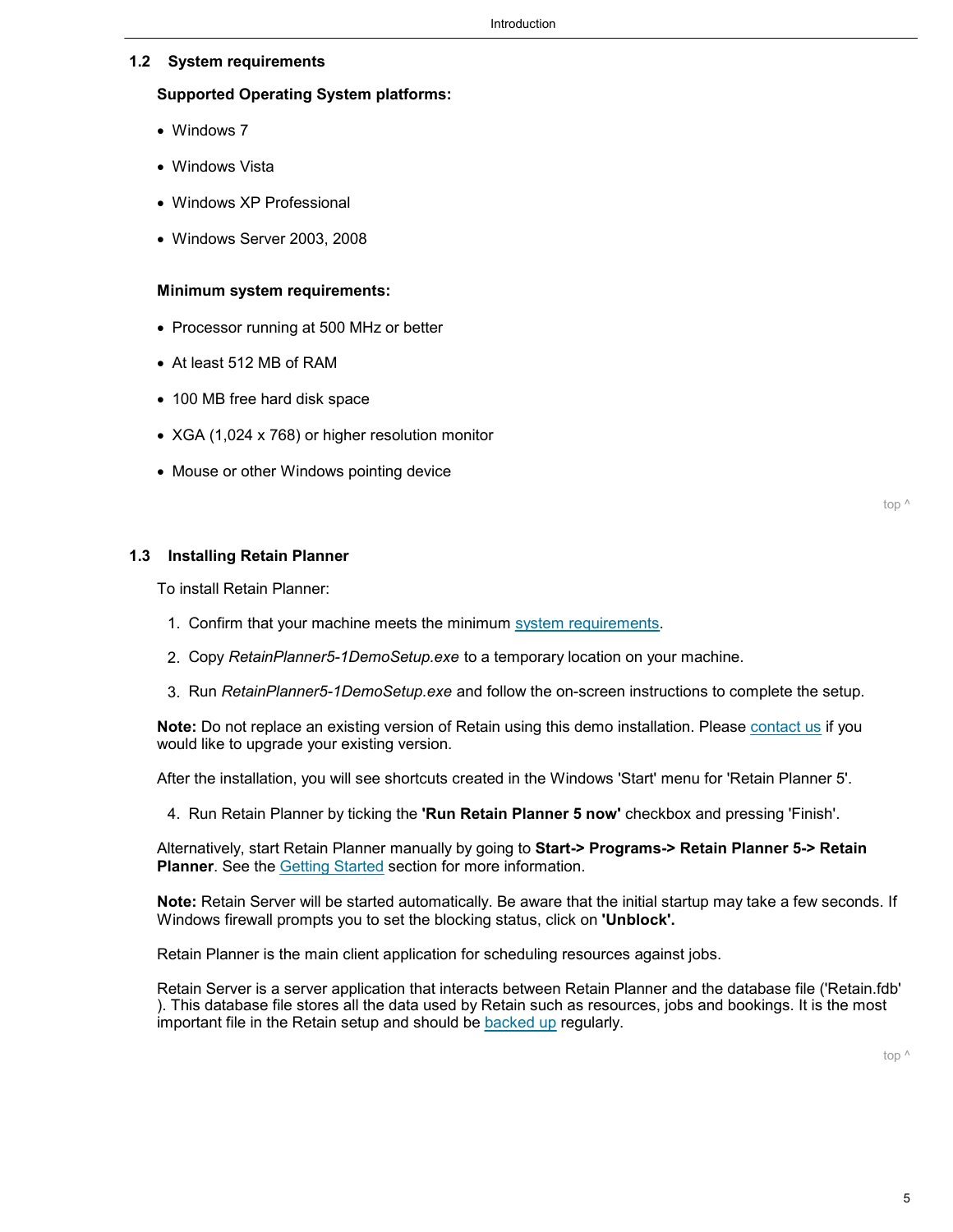### <span id="page-5-0"></span>**2 Getting Started**

Once you have [installed](#page-4-1) Retain Planner, follow the steps below to edit data and make bookings:

- 1. Start Retain Planner by going to **Start-> Programs-> Retain Planner 5-> Retain Planner**.
- 2. The [Wallchart view](#page-6-0) (the default view) will open.

It has resources/jobs listed on the left-hand side with the date range at the top and bottom of the screen. Bookings are displayed in the middle of the screen. You can scroll around the date range using the date bar (click and drag the rectangular box forwards and backwards) at the bottom of the window.

3. When you first enter Retain you will always be in the 'read-only mode'. While in read-only mode you can move around your Retain notebook and produce reports but you cannot amend any data. **To edit the data** you must to be in 'edit mode': select **'Edit-> Edit mode...'** from the menu.

**Note:** The default password is 'abc' (case sensitive).

- 4. **Add a resource** by selecting **'Actions-> Modify records-> Resource'** from the menu. Enter a unique name for the new resource and fill in other details, as required. The resource will appear in the list on the left-hand side of the screen.
- 5. **To switch from to Job view,** right-click anywhere within the wallchart and select **'Job View'** from the menu.
- 6. **Add a job** by selecting **'Actions-> Modify Record-> Job...'** from the menu. Enter a unique name for the new job and fill in other details, as required. The job will appear in the list on the left-hand side of the screen.
- 7. **Switch back to Resource view** by right-clicking anywhere within the wallchart and selecting **'Resource View'** from the menu.
- 8. **To make a booking,** mark an area within the wallchart that encapsulates the necessary date range, right-click and select **'Make booking...'** from the menu. Specify at least one resource and one job (other fields are optional) and click on 'Save'. The booking will appear against the selected resource in the wallchart.

### **Notes:**

- **To edit booking details,** right-click on the booking and select **'Edit Booking...'** from the menu.

- Hover your mouse cursor over the booking and a pop-up will appear displaying the booking details.

- You can also make bookings in Project and Calendar views. Go to **'Help-> Help Topics'** for more information.

### **Related Topics**

[Wallchart view](#page-6-0) [Report view](#page-7-0)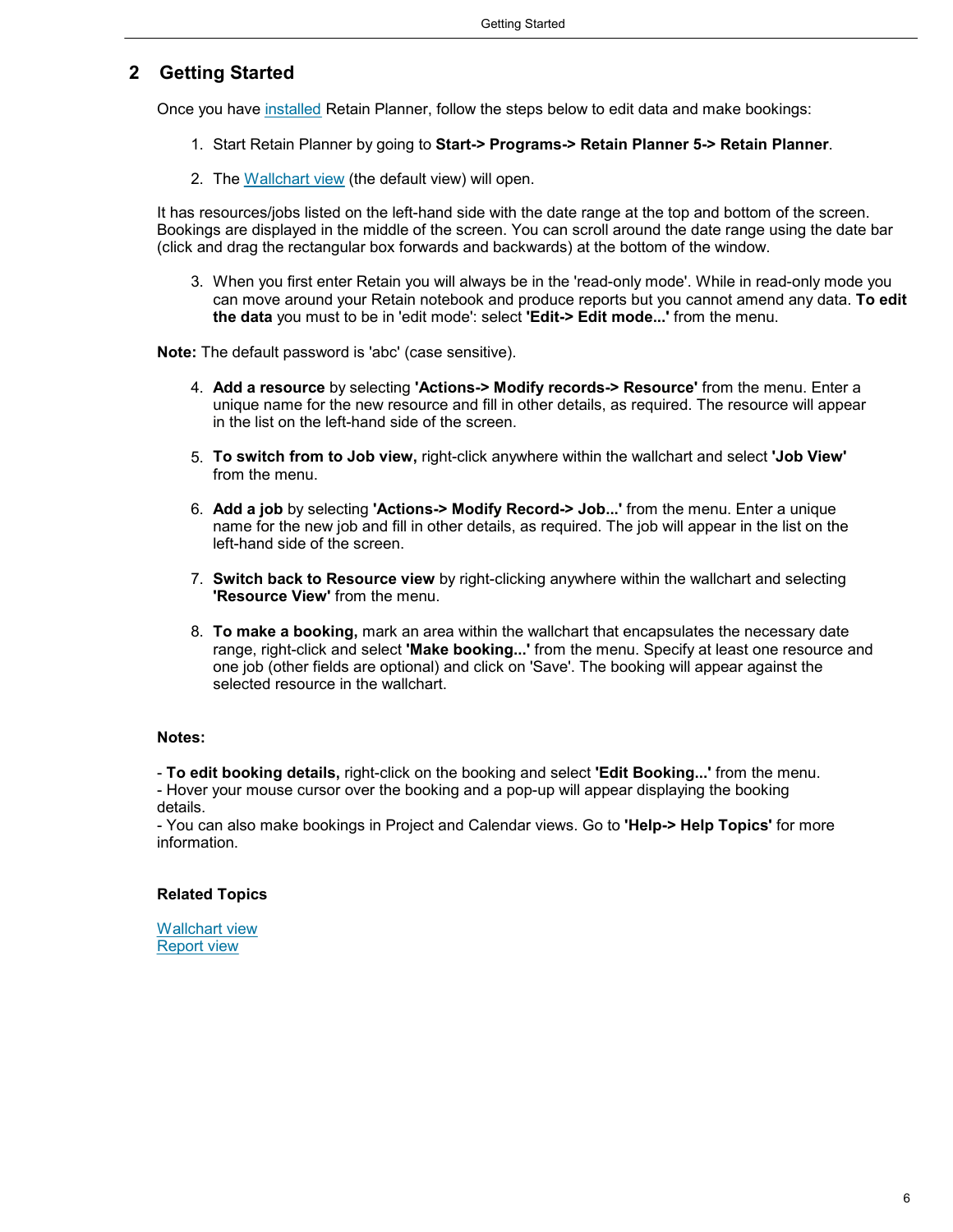### <span id="page-6-0"></span>**2.1 Wallchart View**

| Retain Wallchart                                 |                   |                                          |                         |                                    |                   |                                                         |                           |                      |                                   |                |                                   |                                          | п                   |
|--------------------------------------------------|-------------------|------------------------------------------|-------------------------|------------------------------------|-------------------|---------------------------------------------------------|---------------------------|----------------------|-----------------------------------|----------------|-----------------------------------|------------------------------------------|---------------------|
| File Edit View Notebook Actions Data Window Help |                   |                                          |                         | $\vert$ 1                          |                   |                                                         |                           |                      |                                   | 2 <sup>1</sup> |                                   |                                          | $ \bar{$ } $\times$ |
| 6HADYA                                           |                   |                                          | $\Phi$                  |                                    |                   |                                                         |                           |                      | <b>SSED DO A FEMILE A SECTION</b> |                |                                   | $\bullet$ E a $\bullet$                  |                     |
| iH Wallchart                                     |                   |                                          | 3                       | Wallchart Project View<br>Calendar |                   | Util Avail by Grade Report<br><b>Utilisation Report</b> |                           | Resource All<br>Name |                                   |                |                                   | Dockable pane<br>$\overline{ }$          | v                   |
| Resource Name                                    | Office            | Dec zum<br>7 Dec                         | 14 Dec                  | 28 Dec<br>21 Dec                   | Jan 2012<br>4 Jan | 11 Jan<br>18 Jan                                        | 25 Jan                    | Feb 2012<br>1 Feb    | 8 Feb<br>15 Feb                   | 22 Feb         | Mar 2012<br>8 Mar<br>11 Mar       | l1a                                      |                     |
| Adam Chesterton                                  | <b>BECKTON</b>    |                                          |                         |                                    |                   |                                                         |                           |                      |                                   |                |                                   | ∧                                        |                     |
| Alison Griffin                                   | CORNWELL          |                                          | lpha Pharmace           |                                    |                   |                                                         |                           |                      |                                   |                | Telecommunications Ltd            |                                          |                     |
| Amanda Syme                                      | <b>BECKTON</b>    |                                          |                         | Advanced                           |                   |                                                         |                           |                      | iaital Solutions                  |                |                                   |                                          |                     |
| Amy Cherwin                                      | <b>BECKTON</b>    |                                          |                         |                                    |                   | Advanced                                                |                           |                      |                                   |                |                                   |                                          |                     |
| Anna Wicks                                       | <b>MANCHESTER</b> |                                          | Nuclear Technologies    |                                    |                   |                                                         |                           |                      |                                   |                |                                   | 6                                        |                     |
| Asha Patel                                       | LONDON            |                                          |                         |                                    | Voda              |                                                         |                           |                      |                                   |                |                                   |                                          |                     |
| Carl Harper                                      | <b>LONDON</b>     | $\overline{4}$                           |                         |                                    |                   |                                                         |                           |                      | <b>Financial Awareness</b>        |                |                                   |                                          |                     |
| Dan Ashworth                                     | LONDON            |                                          | <b>ABZ Technologies</b> |                                    |                   | <b>Footwork Flaws</b>                                   |                           |                      |                                   |                | Advanced                          |                                          |                     |
| <b>Dana Hadid</b>                                | <b>BECKTON</b>    |                                          |                         |                                    |                   |                                                         |                           |                      | <b>ABZ Technologies</b>           |                |                                   |                                          |                     |
| Danielle Briggs                                  | PORTSMOUTH        | Digitise                                 |                         |                                    |                   |                                                         |                           |                      |                                   |                |                                   |                                          |                     |
| <b>Dave Webster</b>                              | <b>MANCHESTER</b> |                                          |                         |                                    | Solutions         | ABZ Tec                                                 |                           |                      |                                   | <b>ABZ Tec</b> | .a Perlari                        |                                          |                     |
| <b>Elizabeth Rowe</b>                            | <b>BECKTON</b>    |                                          |                         |                                    |                   |                                                         |                           | igital Solutions     |                                   |                |                                   |                                          |                     |
| F Erwin Johnson                                  | <b>BECKTON</b>    |                                          |                         |                                    |                   |                                                         |                           |                      |                                   |                |                                   |                                          |                     |
| Fiona Shoch                                      | CORNWELL          |                                          |                         |                                    |                   |                                                         |                           |                      |                                   |                |                                   |                                          |                     |
| Frank Bell                                       | <b>HAINAULT</b>   |                                          |                         | <b>Urban Futures</b>               |                   |                                                         | Digitise                  |                      | Footwork Flaws                    |                | Alpha P                           |                                          |                     |
| <b>Ell</b> Fred Forsberg                         | <b>BECKTON</b>    |                                          |                         |                                    |                   |                                                         |                           |                      |                                   |                |                                   |                                          |                     |
| Gordon Bishop                                    | LEEDS             |                                          |                         |                                    |                   |                                                         | <b>Street Productions</b> |                      |                                   |                |                                   |                                          |                     |
| Helena Abramson LONDON                           |                   |                                          |                         |                                    |                   |                                                         |                           |                      |                                   |                |                                   |                                          |                     |
| Henry Harper                                     | LONDON            |                                          |                         |                                    | BZ Technologies   |                                                         |                           |                      |                                   |                |                                   |                                          |                     |
| GoTo                                             |                   | $\left  \right $<br>$\blacktriangleleft$ | Sep 2011                | Oct 2011<br>5                      | ov 2011           | De: 2011                                                | Jan 2012                  | Feb 2012             | Mar 2012                          | Apr 2012       | May 2012<br>$\blacktriangleright$ | $\blacktriangleright\blacktriangleright$ |                     |
| Wallchart<br>Resources                           | Frank Bell        |                                          |                         |                                    |                   |                                                         | Footwork Flaws            |                      |                                   |                |                                   | 06/08/2011 09:00  06/08/2011 18:00       | 15:58               |

Once you have created or opened a new notebook, it will be displayed on the main screen:

The view is divided into the following areas:

- 1. *The menu bar* Located at the top of the screen, this menu provides access to all of Retain's functions.
- 2. *The toolbar* This is usually located immediately below the menu bar and contains several buttons. These buttons provide a quick access to many of the commonly used features in Retain.
- 3. *The notebook page navigation list*  This drop-down list allows you to select the notebook page to be displayed within the wallchart. You can only select from the pages within the currently open notebook. You may think of a notebook as a spreadsheet and notebook pages as worksheets within that spreadsheet. Links to the four most recently opened pages are displayed to the right of the drop-down.
- 4. *The notebook area* The main part of the screen, this area displays the list of resources/jobs on the left-hand side and the bookings on the right-hand side.
- 5. *The status bar* Located at the bottom of the screen, this area displays the name of the currently selected resource and the date range covered by the selected booking. It changes according to the displayed context. The status bar will also show hints for a menu item that you are pointing to.
- 6. *The dockable pane* Located on the right-hand side of the screen, the dockable pane is used to 'dock' the dialogs you are working with, enabling you to navigate around the Wallchart or see the changes being made without closing the dialogs.

[top ^](#page-6-0)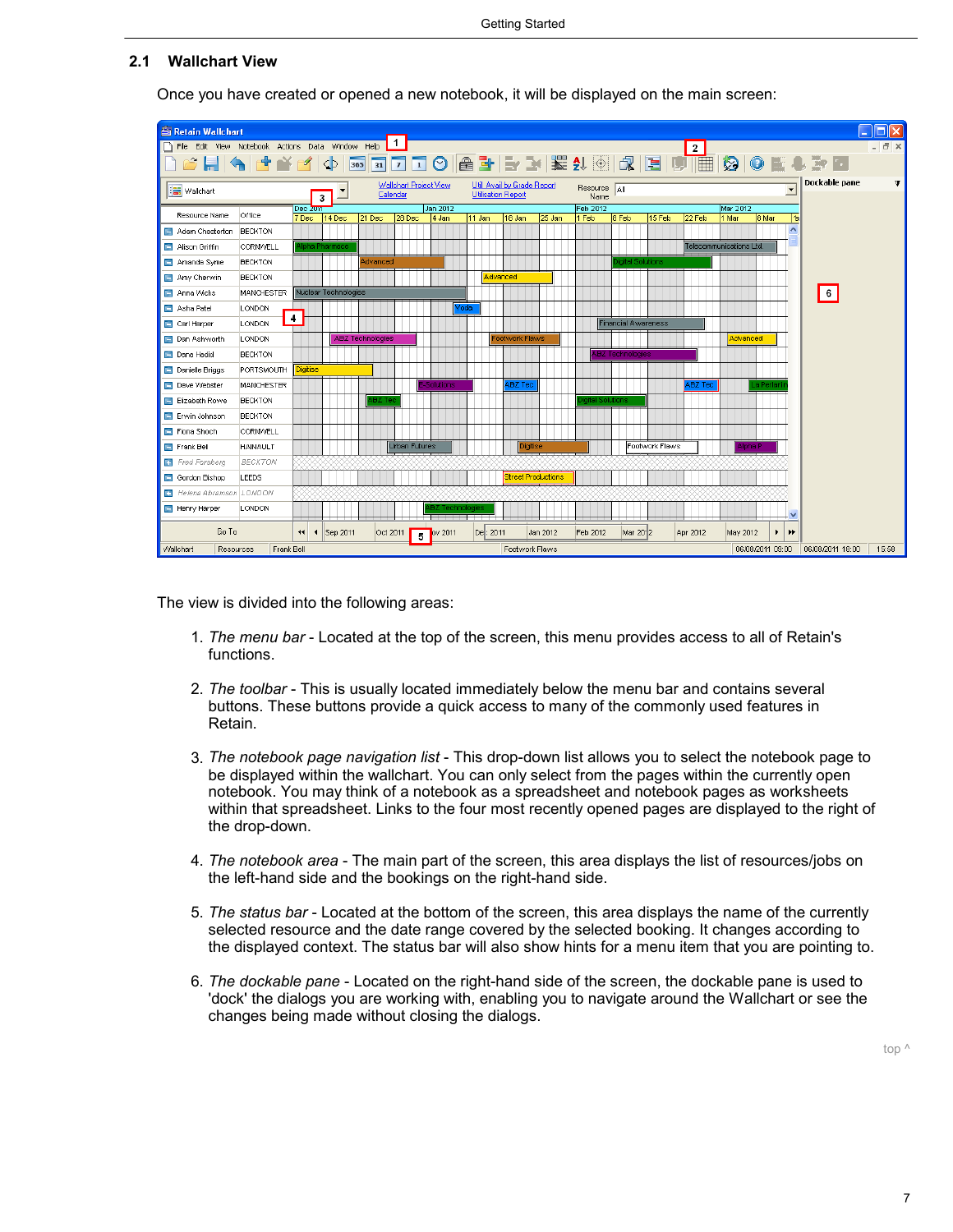### <span id="page-7-0"></span>**2.2 Report View**

Retain Planner has an in-built versatile and powerful report writer which allows you to create various reports.

You can use the Retain report writer to produce both job-based (such as job revenue) and resource-based (such as resource allocations and utilisation) reports. The reports can also be customised using formatting, sorting and selection options:

| 01/04/2012                     |                           | <b>Utilisation By Office</b> |                    |                    | Page 1 |
|--------------------------------|---------------------------|------------------------------|--------------------|--------------------|--------|
| Time series report over months |                           | Next Three Months            |                    |                    |        |
|                                | <b>Resource Name</b>      | <b>Utilisation</b>           | <b>Utilisation</b> | <b>Utilisation</b> |        |
|                                |                           | Apr 2012                     | May 2012           | Jun 2012           |        |
| $-I$ Office = Beckton          |                           |                              |                    |                    |        |
|                                | Alison Griffin            | 39.13%                       | 60.87%             | 15.30%             |        |
|                                | Dan Ashworth              | 12.42%                       | 87.50%             | 20.75%             |        |
|                                | Gordon Bishop             | 0.00%                        | 100.00%            | 100.00%            |        |
|                                | Robert Stanmore           | 39.13%                       | 60.13%             | 30.13%             |        |
| └Totals :- Beckton             |                           | 22.67%                       | 77.12%             | 41.54%             |        |
| $\pm$ Office = Leeds           |                           | 12.42%                       | 87.50%             | 13.25%             |        |
| $\Box$ Office = London         |                           |                              |                    |                    |        |
|                                | Carl Harper               | 39.13%                       | 60.87%             | 20.75%             |        |
| └Totals :- London              |                           | 39.13%                       | 60.87%             | 20.75%             |        |
| $\pm$ Office = Manchester      |                           | 40.53%                       | 20.70%             | 18.30%             |        |
| <b>Report Totals</b>           |                           | 28.69%                       | 61.55%             | 23.46%             |        |
|                                |                           |                              |                    |                    |        |
|                                |                           |                              |                    |                    |        |
| 01/04/2012                     | <b>Utilisation Report</b> |                              |                    |                    | Page 1 |

**To create a new report** you need to add a new notebook page with a 'Report' page type:

1. Select '**Notebook-> Add page...'** from the menu.

*Tip*: Use the 'Copy page' function if you want to create a report based on an existing report.

- 2. Choose the 'Report' page type by selecting the appropriate radio button.
- 3. Type in a descriptive name for the new report.
- 4. Select the 'OK' button to add the report page to your notebook.
- 5. Define the report fields and other settings for the new report as required (see the image below).

**Note:** you can create a simple report with one or two fields and a date range only.

6. Click on the the 'OK' button button to confirm your changes. A new notebook page will be created for your report.

When creating new reports you will be prompted to define the parameters using the 'Setup Report' dialog: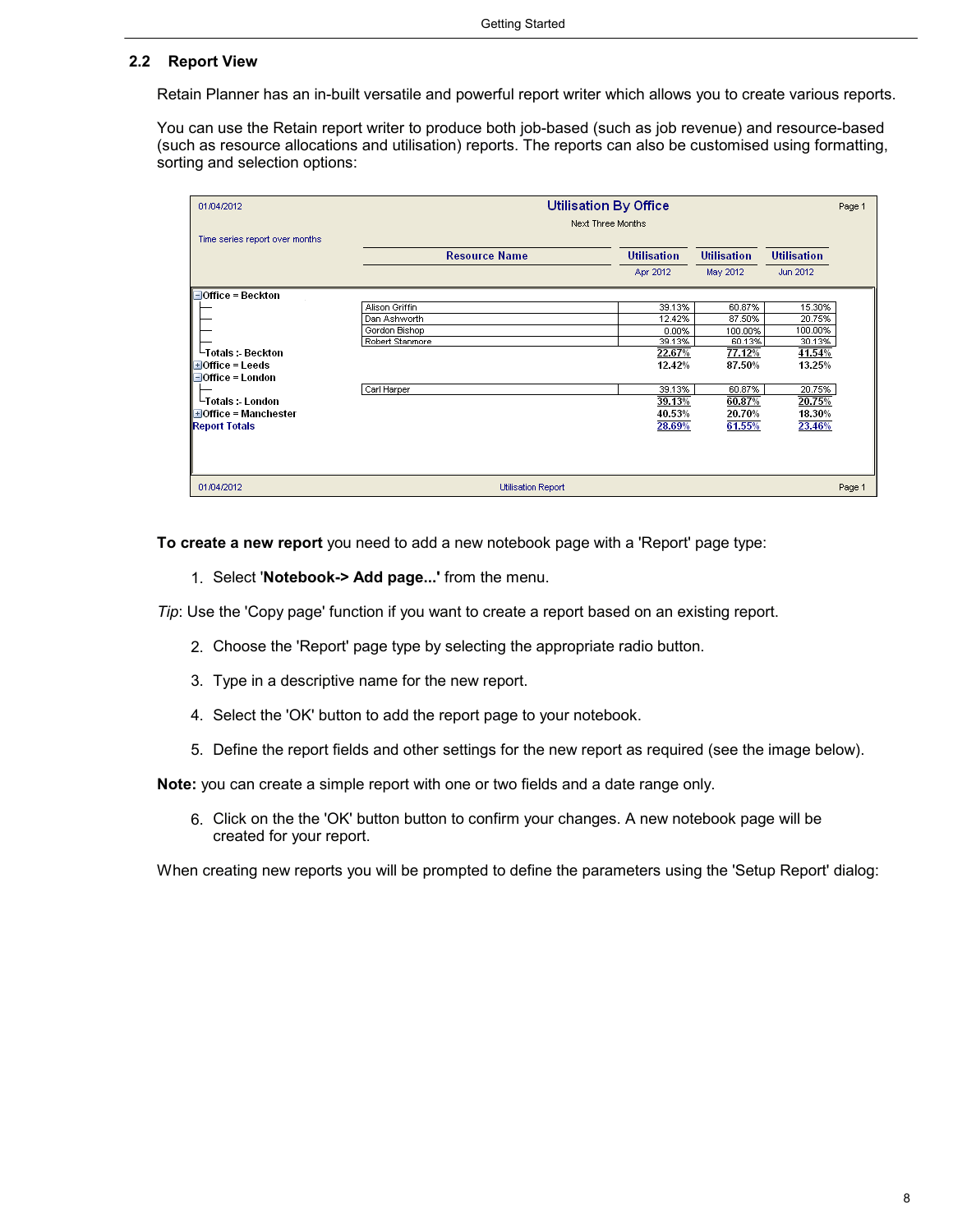| <b>Setup Report</b><br>Fields Sort                   |                                           | Selection Date                                           |                                     |                                     |                                                                                                                                                                                                       | $ \mathsf{x} $                        |
|------------------------------------------------------|-------------------------------------------|----------------------------------------------------------|-------------------------------------|-------------------------------------|-------------------------------------------------------------------------------------------------------------------------------------------------------------------------------------------------------|---------------------------------------|
|                                                      |                                           |                                                          |                                     |                                     |                                                                                                                                                                                                       | $\overline{\phantom{a}}$ ok<br>Cancel |
| Resource Name                                        |                                           | resource.Resource Na resource.Utilisation<br>Utilisation | resource.Utilisation<br>Utilisation | resource.Utilisation<br>Utilisation |                                                                                                                                                                                                       | Help                                  |
| Field                                                |                                           |                                                          |                                     |                                     | Width                                                                                                                                                                                                 |                                       |
| + resource<br>+ resource<br>+ resource<br>+ resource | Utilisation<br>Utilisation<br>Utilisation | Resource Name                                            |                                     |                                     | $113 + x$<br>$\overline{\phantom{a}}$<br>$127 \div x$<br>$\overline{\phantom{a}}$<br>$127 \div x$<br>$\overline{\phantom{a}}$<br>$127 \div x$<br>$\overline{\phantom{a}}$<br>$\overline{\phantom{0}}$ |                                       |
|                                                      |                                           |                                                          |                                     |                                     |                                                                                                                                                                                                       |                                       |
|                                                      |                                           |                                                          |                                     |                                     |                                                                                                                                                                                                       |                                       |
|                                                      |                                           |                                                          |                                     |                                     |                                                                                                                                                                                                       |                                       |

Use this dialog to define the following information:

- *Fields* the fields that the report will be based on. You can add resource, job or booking related fields.
- *Sort* the order in which the report data will be sorted, including field grouping and sub-totals.
- *Selection* the selection criteria that will be applied to report data.
- *Date* the date range of the report.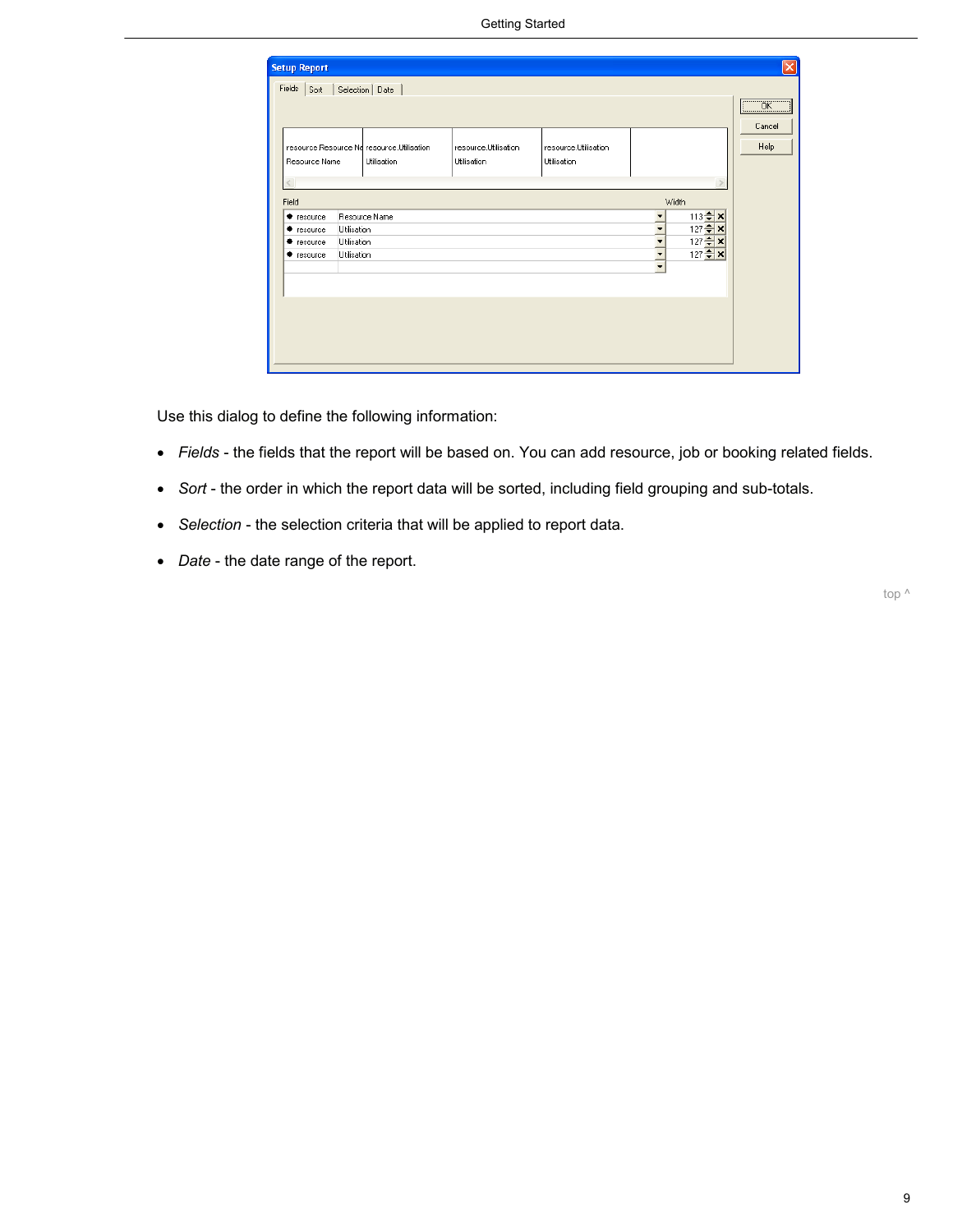### <span id="page-9-0"></span>**3 Backup and Restore**

### **3.1 Backup Database**

Please backup your data on a regular basis.

The Backup Database utility will backup your Retain database ('Retain.fdb'). It will save a backup of the Retain database file to a destination you specify.

### **To backup Retain database:**

- 1. Ensure that all users have saved their work and exited Retain Planner.
- 2. Stop Retain Server. Select **File-> Exit** or click on the 'X' button in the Retain Server window.

**Note:** The backup will fail if Retain Server is not stopped.

3. Start the Backup Database from **Start-> Programs-> Retain Planner 5-> Utilities-> Backup Database.** It can also be found in the 'Server' folder, it is a file called 'RetainBackup.exe'. Backup Database will backup your Retain database ('Retain.fdb') which is located in the C:\Program Files\RetainPlannerV5\Server\Data folder. Retain database stores resources, jobs, components and bookings.

Note: Backup Database will not backup your Retain notebooks (files with '.RetainNotebook' extension).

4. If not already selected, go to the 'Backup' tab in the 'Retain Backup' dialog:

| <b>&amp;</b> Retain Backup |                                                     |        |
|----------------------------|-----------------------------------------------------|--------|
|                            | [Backup] Restore   Backup Options   Restore Options |        |
| File to Backup:            | data\Retain.FDB                                     | Browse |
| Backup File:               | Backup\Retain_backup_2011-01-15-10-38-25.fbk        | Browse |
| GO                         |                                                     |        |
|                            |                                                     | Egit   |

- 'File to Backup:' is the location of your Retain database. You should accept the default location which will normally be C:\Program Files\Retain Planner 5\Server\Data\'Retain.fdb'.

- 'Backup File:' is the location where your backup will be saved. Click on the 'Browse' button to navigate to your destination folder and enter a file name. **Note:** Please make sure you add the extension '.fbk' to the end of your file name and click on 'Open'. For example: 'mybackup.fbk'.

5. Confirm the location is correct and press the 'GO' button. Your Retain database will be backed up.

#### **Notes:**

- You do not need to change the settings in the 'Backup Options' and 'Restore Options' tabs.
- We recommend that you also make a copy of the backup folder on a separate machine or external drive as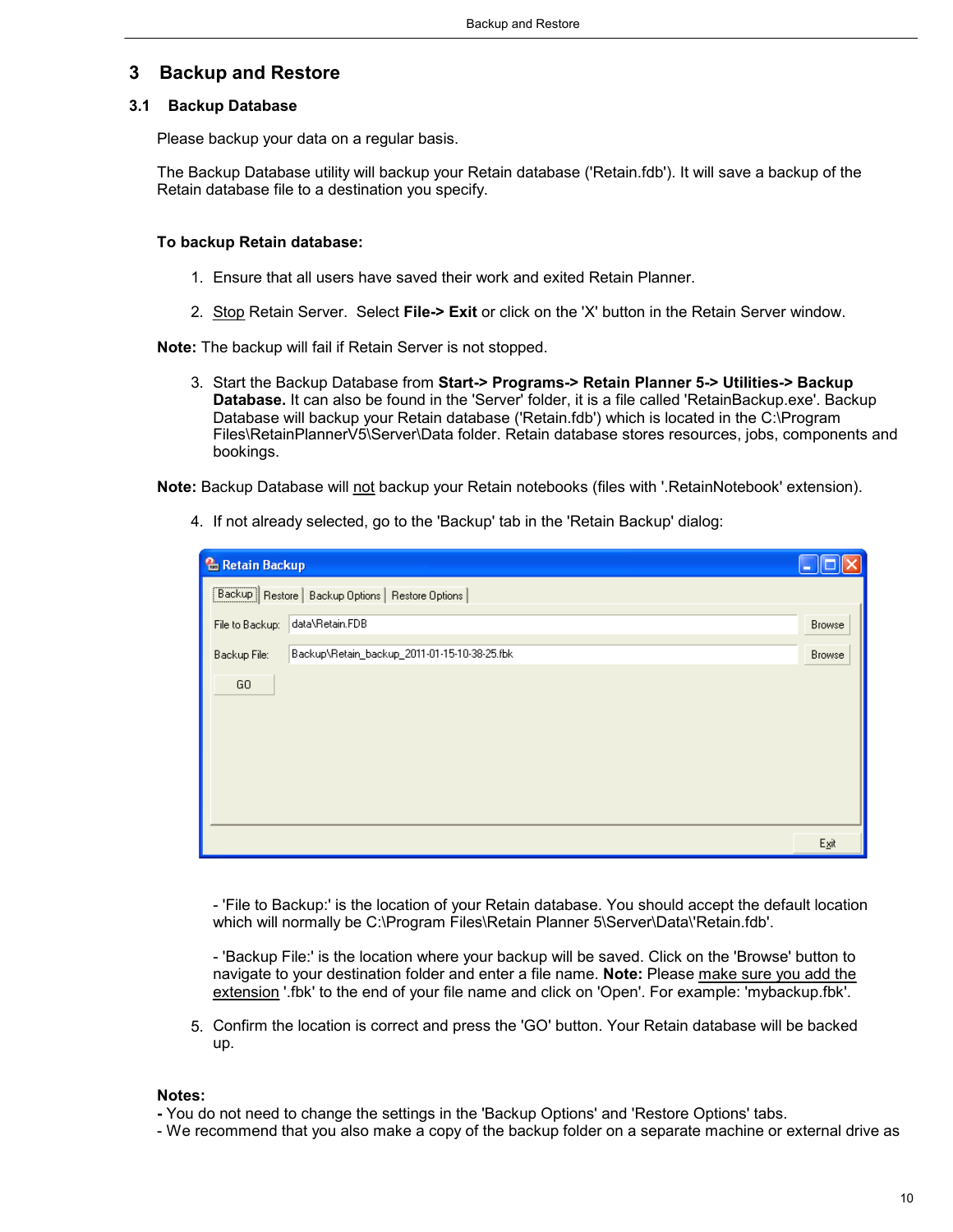a second backup of your data.

### **Related Topics:**

[Backup Notebooks](#page-10-0) [Restore Database](#page-10-1)

[top ^](#page-9-0)

### <span id="page-10-0"></span>**3.2 Backup Notebooks**

The following files should be manually backed up:

- Retain Notebooks ('.RetainNotebook' files) which are by default stored in the 'Data' folder. E.g.: C:\Program Files\RetainPlannerV5\Data
- Retain configuration files ('.ini') which are stored in both the main 'Retain Planner 5' folder and the 'Server' sub-folder.

### **To perform manual backup:**

- 1. Ensure that all users have saved their work and exited Retain Planner.
- 2. Manually copy the 'Data' folder (and any other folder that you store Retain Notebooks in) and paste it into the backup folder.
- 3. Manually copy configuration files such as 'bkgDialog.ini', 'SvrCnfg.ini', 'ClntCnfg.ini' and 'Servers.ini' and paste them into a backup folder.
- 4. Copy the backup folder to a separate machine or external drive.

[top ^](#page-10-0)

### <span id="page-10-1"></span>**3.3 Restore Database**

On rare occasions, you may need to restore the Retain Database from a [backup](#page-9-0).

#### **To restore Retain database:**

Before restoring your Retain database from a backup, you should rename the existing 'Retain.fdb' file as the restore will overwrite this. By default, the location of 'Retain.fdb' is C:\Program Files\RetainPlannerV5\Server\Data.

1. Stop Retain Server. Select **File-> Exit** or click on the 'X' button in the Retain Server window.

**Note:** The restore will fail if Retain Server is not stopped.

- 2. Start the Backup Database from **Start-> Programs-> Retain Planner 5-> Utilities-> Backup Database**. It can also be found in the 'Server' folder, it is a file called 'RetainBackup.exe'.
- 3. If not already selected, go to the 'Restore' tab in the 'Retain Backup' dialog.

- 'File to Restore:' is the location where the restored database will be saved. Click on the 'Browse' button to navigate to your destination folder.

- 'Backup File:' is the location of the backup you wish to restore.

4. Confirm the location is correct and press the 'GO' button. Your Retain database will be restored.

[top ^](#page-10-1)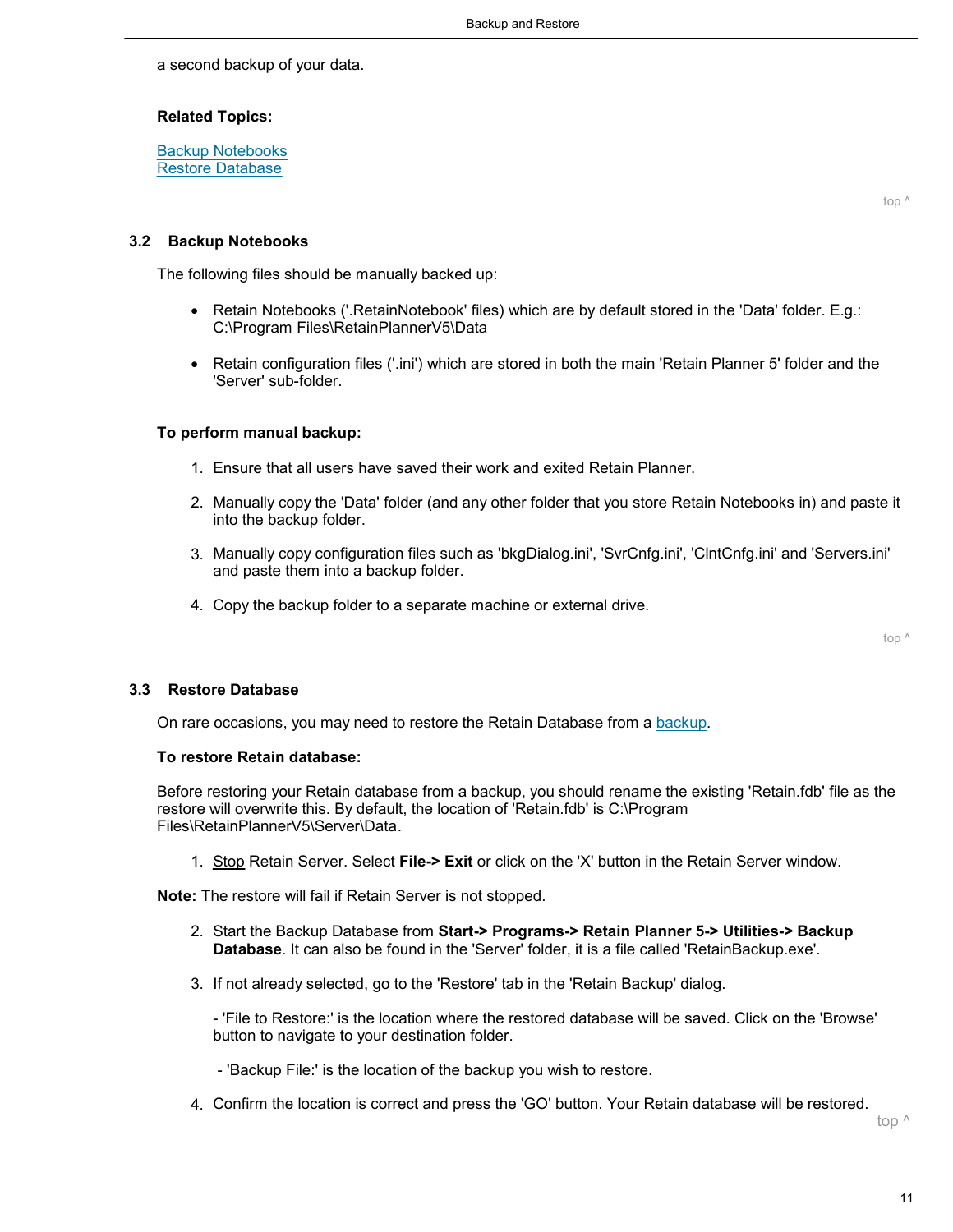### <span id="page-11-0"></span>**4 Troubleshooting**

### **4.1 General issues**

### **Utilisation is appearing as 100% in reports even though the resource is booked for less**

This issue can occur after adding a new resource with a new diary. Check the 'Diary Time' value: if it is zero, run the overnight script to update the DGD\_SUM table.

### **Can not see the changes made to data after updating the existing/switching to a new database**

Ensure that you clear the cache before using the new/updated database: For Retain Web, clear the contents in the 'rwpcache' folder; for Retain Wallchart and Security Manager clear the 'cache' folder.

### <span id="page-11-1"></span>**4.2 Retain Wallchart specific**

### **Installing on Windows XP Service Pack 3, get 'Could not access network' error**

Create an empty folder called 'Data' in the same folder as the installer and try running it again.

### **Get 'Could not connect to Server' error**

Ensure that Retain Server is running. Normally, it will be run automatically, but can also be run manually. - If Retain Server is located on your machine, you should either see an application called 'Retain Server' running or have it running as a Windows service (Start-> Administrative Tools-> Services). - If Retain Server is located on a server machine, contact your Retain administrator.

### **Can not make/edit bookings**

Ensure that you are in 'Edit Mode'. In the main menu within Wallchart go to 'Edit-> Edit mode...'. If you still can not make/edit bookings, it is possible that you do not have the appropriate access rights.

### **Can not create a report**

If you can not access reports page, you probably do not have the appropriate access rights. Contact your Retain administrator.

### **Some of the data is suddenly missing/has changed**

- It is most likely that there is a selection applied to the view you are in. Clear the selection by going to Data-> Clear Selections. Note that only unlocked selection will be cleared.

- Check that you are looking at the correct date range, i.e. the date bar at the bottom of the screen is showing the date range you expect.

- It is also possible that another user has deleted/amended the data.

### **The fields in 'Booking' dialog are not displayed properly**

Right-click within the dialog and select 'Reset dimensions'.

### **'Limit results by the locked criteria' checkbox is not working**

Ensure that you understand the behaviour of this functionality. If you lock a selection criterion and tick the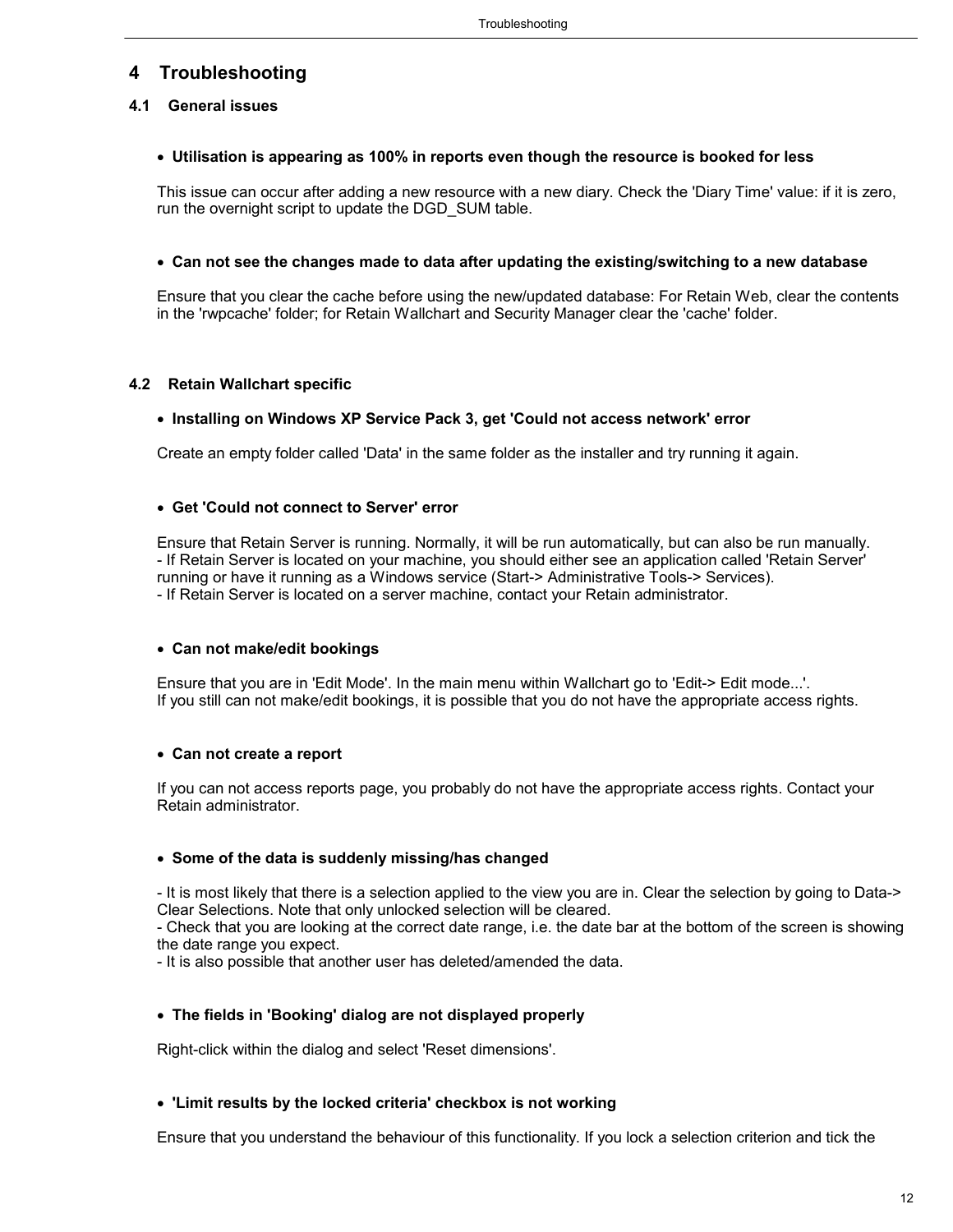'Limit results by the locked criteria' checkbox, the results of the unlocked criteria will be limited to the locked selection. See Retain Wallchart User guide for more information.

### **Get 'Failed to obtain exclusive licence lock' error**

Confirm that Retain Server is not already running. If the server is on your machine, check the Task Manager or use a different port.

### **Get 'Invalid Fields' message for field(s) that exist in the database**

The field(s) might be hidden in Retain Security Manager, 'Tables' section.

### **Increasing the decimal places through 'Numeric Data Formatting' dialog does not work**

The number of decimal places is specified in Retain Security Manager. If you wish to override it with a value entered through the 'Numeric Data Formatting' dialog within Retain Wallchart, enter '-2' as the decimal places value for that field.

### **I want the decimal places defined in 'Numeric Data Formatting' dialog to depend on the regional settings**

In Retain Security Manager, Tables section select the required field and enter '-1' as the decimal places value.

### **Get invalid comparison mechanism error**

Integer fields are currently supported for 'Like' comparisons. To be able to compare integer fields, we need to add another comparison mechanism which is done by adding the following to *ClntCnfg.ini*:

### [DropDown]

VisibleCompareMechanisms=Like,Equals

This allows the 'Equals' configuration to compare integer fields.

### <span id="page-12-0"></span>**4.3 Retain Security Manager specific**

### **The changes made using Security Manager are not applied in Retain Wallchart/Retain Web**

Make sure you have saved your changes in Security Manager by clicking on the 'Save Changes' button and selected 'Structure-> Effect changes' from the menu. If that does not work, try restarting Retain Server (after saving your changes) as well as Retain Wallchart/Retain Web.

#### **The default user was accidentally deleted**

To restore the default user, stop Retain Server and double-click on *RecoverDefaultUser.bat* from the 'Server' folder.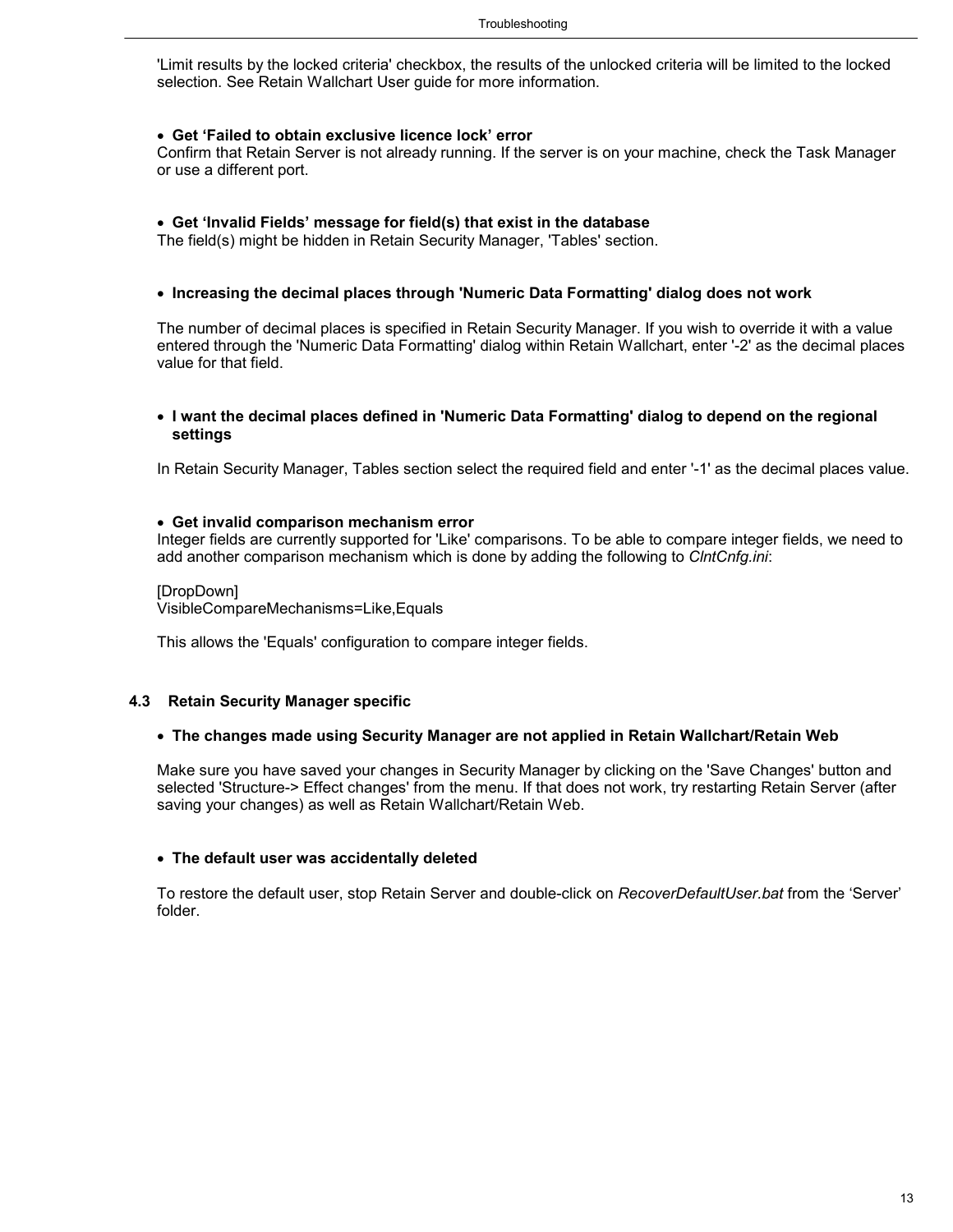### <span id="page-13-0"></span>**5 Support Services**

Support for Retain is available worldwide. This topic is linked to your support provider's information: Support Service Provider.

# **retain**international

| USA phone:      | 1 646 688 4496                  |
|-----------------|---------------------------------|
| UK phone:       | 0845 458 8660                   |
| World phone:    | +44 20 7538 4774                |
| USA fax:        | 1 646 478 9475                  |
| World fax:      | +44 845 458 8661                |
| General E-mail: | info@retaininternational.com    |
| Support E-mail: | support@retaininternational.com |

Postal Address: Retain International Ltd 33 Beaufort Court Admirals Way London, E14 9XL United Kingdom